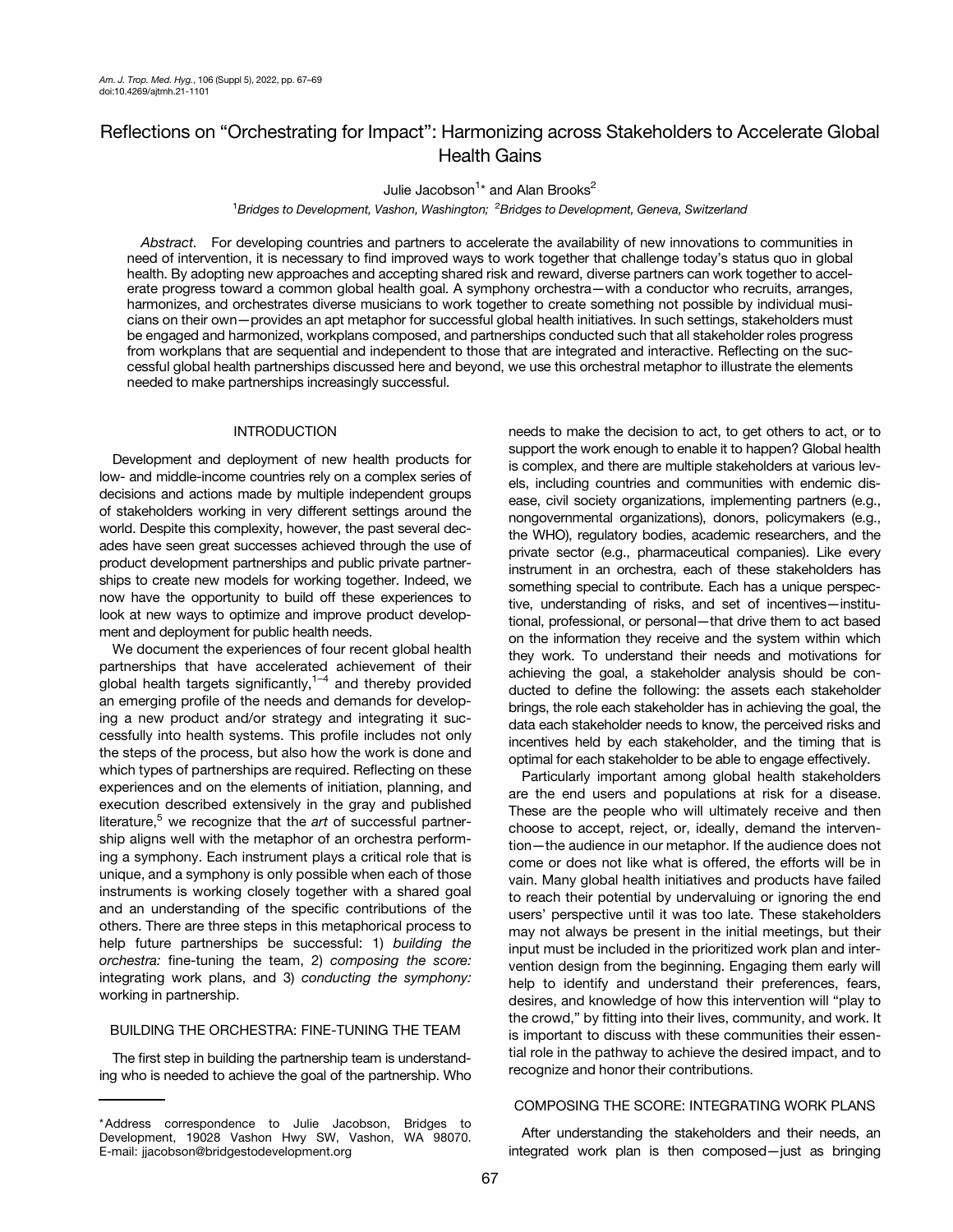together the music for individual instruments creates a symphony's single score. To ensure harmony, a shared set of principles needs to be developed as part of creating an integrated work plan. These principles should define the expectations of the stakeholders, lay out or describe how work will be done, and support a communications plan among partners for information sharing and timely, efficient use of results. The guiding principles—formal or informal—help define how the data that stakeholders need to take action can be generated, including the ethical standards and any procedures unique for each stakeholder's workplace or environment. For some stakeholders, the input required may already be a priority of their organization and is well aligned with the activities of the partnership. For others, when what is needed is tangential to their usual work, the stakeholder's commitment may be more challenging and may require additional partner input.

Developing a project's overall work plan requires review and understanding of the components needed to achieve the goal, and a plan for each stakeholder's work stream. With this information, a work plan can be created with overlapping work streams operating in parallel, with activities starting as early as possible whenever possible. Such a plan requires both explicit identification of partner interdependencies and the harmonization of activities to define who relies on whom to take action. To develop this plan, it is helpful to work backward, starting from the desired goal and working back to current activities. When all the process elements are outlined, one can then identify the potential rate-limiting steps to achieving the necessary stakeholder action. Defining potential roadblocks allows stakeholders to develop strategies to address them early, potentially avoiding negative outcomes such as delayed decisions or decisions not in line with the overall plan.

Identifying the shortest timeline relies on knowing when sufficient data will be available to trigger a decision, recognizing the varied needs and processes that different stakeholders must follow in their work. A common rate-limiting step is the need for peer-reviewed publication. If partners must wait for publication to act on data, there can be significant delays in action. On the other hand, action can be triggered by data prior to publication, if a process is in place that is aligned with principles and agreed in advance so that scientific rigor and independence of data review and analysis can be ensured. In the development and deployment of triple-drug therapy for lymphatic filariasis, because the researchers had already established a pathway accepted by the WHO and in line with the drug donation commitments from Merck & Co., Inc., five countries had already introduced the treatment into their national programs prior to the publication of data from even the first randomized controlled trial, speeding up the development process significantly. $1$  Each activity in the shared work plan should be mapped back to how it helps achieve the shared goal and how it enables actions to be taken by the stakeholders. Although there might be a lot of interesting science done in these activities, all undertaken with good intentions, if an activity does not contribute to the end goal, it can slow progress and should not be included the work plan.

## CONDUCTING THE SYMPHONY: WORKING IN PARTNERSHIP

It is unlikely that a single stakeholder will have end-to-end control of any project, so there is a critical role for a conductor. The conductor is an individual, team, or organization that coordinates the stakeholders to ensure they work together as efficiently and effectively as possible toward the shared goal. The entity taking on this role must earn and maintain trust with all stakeholders, and must establish good communications that allow for monitoring across all workstreams and timelines, adjusting for interdependent shifts. The conductor needs to understand how each workstream is interrelated, the importance of timing and transition, and how to support the stakeholders in their work. If one stakeholder is held back unexpectedly, others need to adapt. The conductor should work preemptively to identify where there are gaps or where a stakeholder might be overwhelmed and need more help or encouragement. The symphony relies on commitment and incentives focused on the shared goal to maintain partner alignment, motivation, and cooperation.

An effective partnership must be flexible enough to acknowledge and attend to stakeholder needs that change, evolve, or shift over time. Although trust and communication are essential, this does not mean that everyone must know everything at all times. Information overload, especially with details that are unimportant to a specific partner or to wider stakeholders, can actually decrease effective communication, and important details can get lost. Every member of the orchestra does not need to recognize every note played across all instruments. To get the communication element right, one must identify what needs to be communicated, to whom, by whom, officially and unofficially, with the right frequency and timing, and with the changes needed over time. Because of the diversity of partners working together, there are varying levels of risk involved for each. It is important for partners to identify, discuss, share, and accept risk. Acknowledging and managing risks will rely on good communication across the partners and with the broader set of stakeholders.

As the project moves forward and data emerge, underlying assumptions should be reevaluated to determine whether they are all still relevant. Successes, as well as setbacks, should be shared so that collaborative problem solving and risk mitigation can be done across all partners as appropriate. For all of this organization and assessment, the essential role of the conductor must ensure that the work being done remains in line with the founding principles put forward by the partners and is in harmony with the shared goal.

#### **CONCLUSION**

Accelerating global health research gains requires changing our orientation and shifting our goals from just completing the next study or securing the next grant to focusing on the impact we are trying to achieve. For those of us working in development, and especially those of us creating new health interventions, changing our perspective from individual studies to how we fit into the larger landscape and how we contribute to a more ambitious goal can result in a fundamental shift with a dramatic effect. It reflects the difference between a group of musicians playing their own songs and a symphonic orchestra performing with musicians working together to build on each instrument's strengths and each musician's unique abilities to achieve something much greater than would ever be possible alone. If multiple partners are committed to a shared goal, such as developing and scaling up a new medicine to treat neglected diseases,